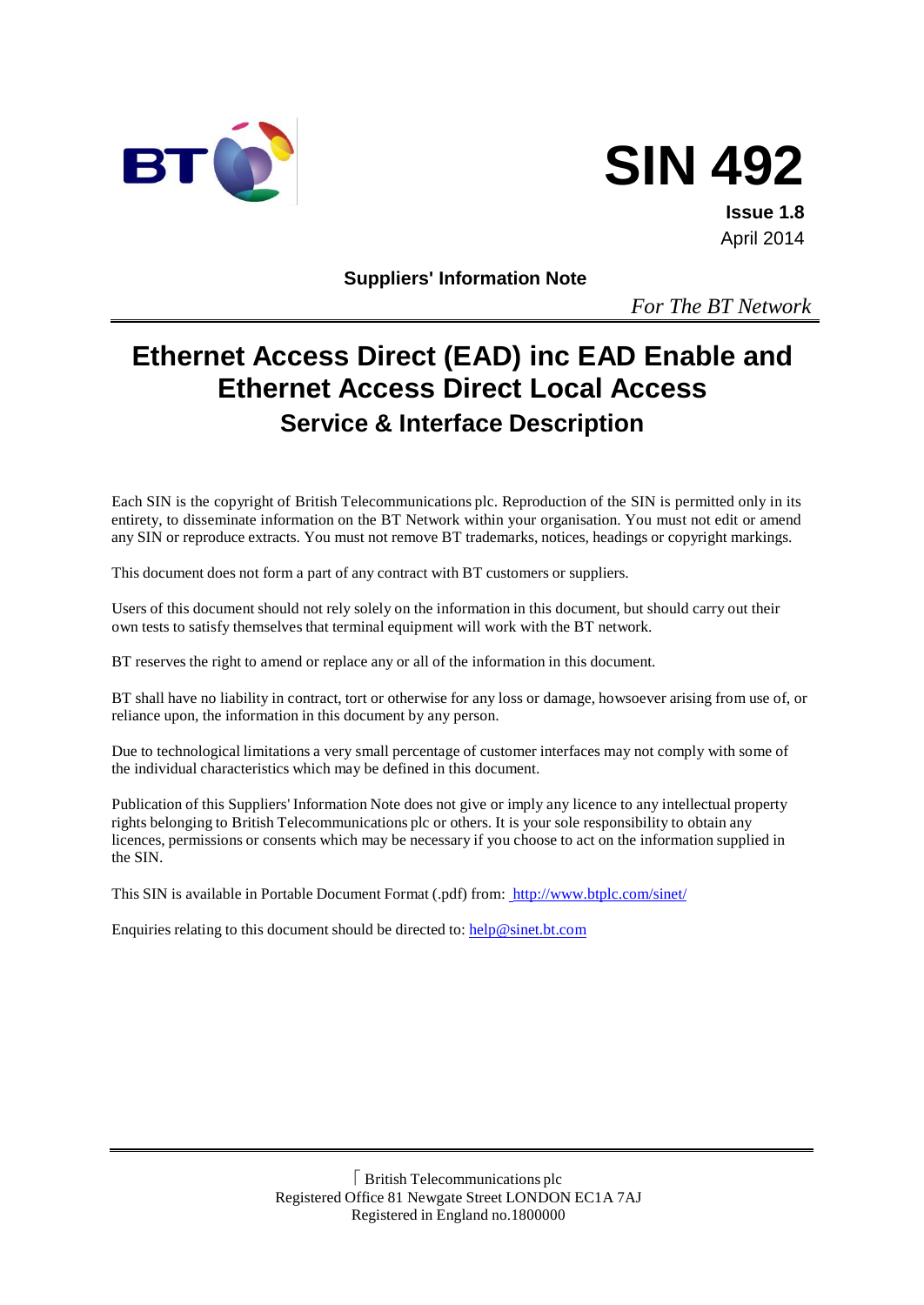# **CONTENTS**

| 1.                              |                |  |
|---------------------------------|----------------|--|
| 2.                              |                |  |
| 3.                              |                |  |
| 3.1<br>3.2<br>3.3<br>3.4<br>3.5 | 3.5.1<br>3.5.2 |  |
| $\overline{4}$ .                |                |  |
| 4.1<br>4.2                      |                |  |
| 5.                              |                |  |
| 6.                              |                |  |
| 7.                              |                |  |
| 7.1<br>7.2<br>7.3<br>7.4<br>7.5 |                |  |
| 8.                              |                |  |
| 9.                              |                |  |
| 10.                             |                |  |
| 11.                             |                |  |

# **Figures**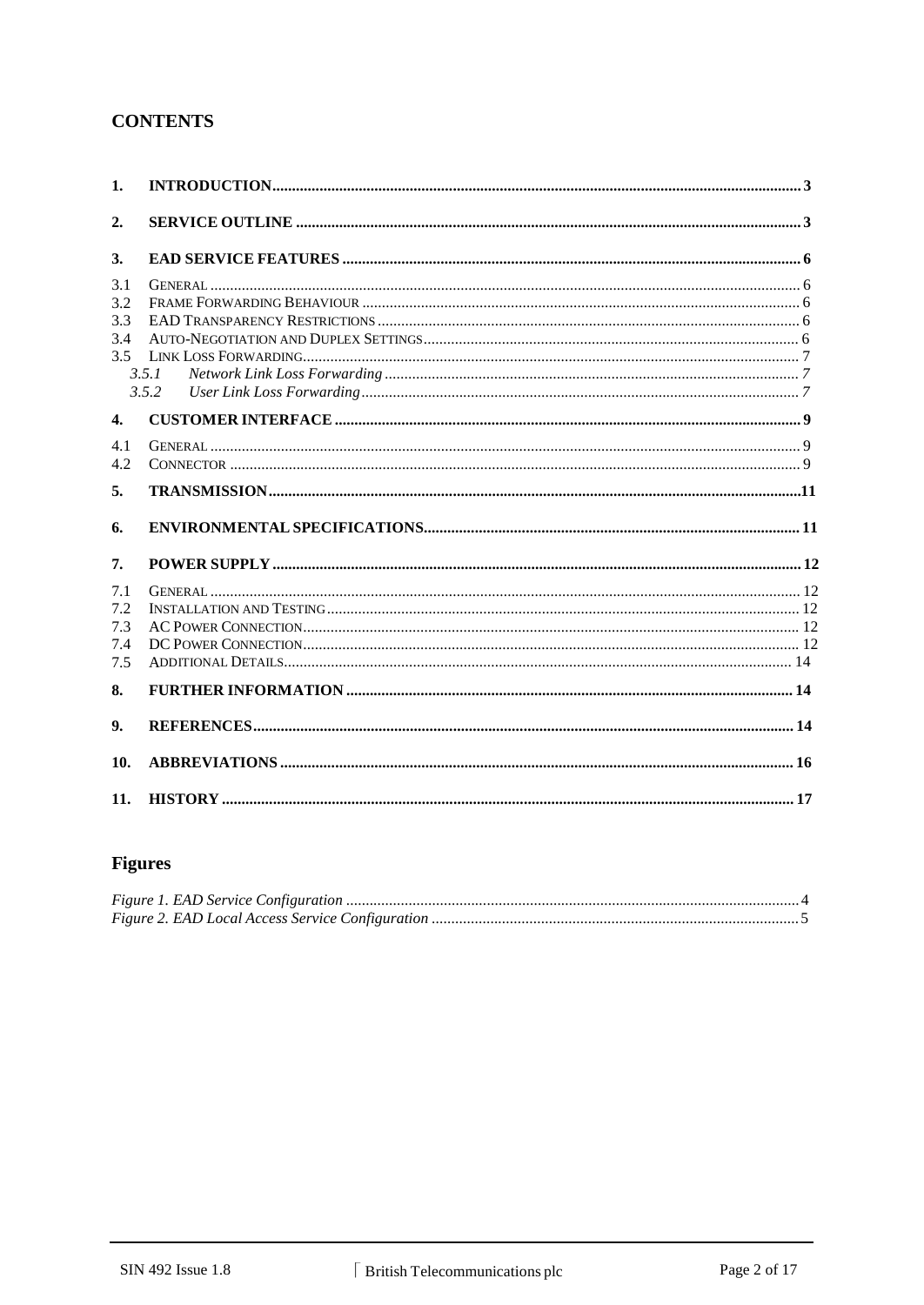# **1. Introduction**

This Suppliers' Information Note (SIN) describes the interface provided with the Openreach Ethernet Access Direct (EAD) services. Also provided is some general information on the EAD product family and some physical aspects of the NTE being deployed for Ethernet Access Direct customer orders.

EAD services are high speed, point-to-point data circuits that are permanently connected and available 24 hours a day, 365 days per year. EAD provides secure links between combinations of end user sites, Communications Providers' (CPs') sites and BT exchanges. EAD Local Access product provides a secure link between an end user site or a CP site and the fibre serving BT exchange site, with the circuit terminating at a CP presence at that serving exchange (e.g. BT Locate space).

From a technical perspective, EAD products are similar to existing *Extension Services* products marketed by Openreach.

Any specific technology mentioned in this document is current as of today. However it may be subject to change in the future. Should the specification of the interface be changed, this will be notified by a new issue of this SIN. Openreach reserves the right to adapt technology to deliver EAD and EAD Local Access services as new developments are made. All services are delivered over an uncontended transmission path.

# **2. Service Outline**

The EAD service is a point-to-point data service offering high bandwidth connectivity over a standard radial distance up to 25km between sites. This radial (or point-to-point) distance can result in physical line plant route distances of up to 40km.

From 1 March 2013, Extended Reach variants are available at 10, 100 and 1000

Mbit/s for new EAD orders placed via the Equivalence Management Portal (EMP). This offers radial distances up to 45km between sites. This radial (or point-to-point) distance can result in physical line plant route distances of up to 86km.

Orders placed via eCo-x are limited to the EAD 1000ER product only with a maximum radial distance of up to 35km between sites and route distance limitation of 66km route.

EAD offers to provide a secure link between a combination of end user sites, Communications Provider's (CP's) network at a CP's sites and BT exchanges, with the circuit terminating at a CP presence at that serving exchange (e.g. BT Locate space).

Synchronous Ethernet (SyncE) is an optional feature of the EAD service available via the Openreach EMP platform only. SyncE is available for EAD 100Mbit/s and EAD 1Gbit/s services for Local Access, Standard and Extended Reach (up to 66km line plant route distance only), including Resilience Options. SyncE is not supported at 10Mbit/s.

EAD SyncE will transport a clock input through the network to produce a matching clock output at the other end of the service. Providing and maintaining the timing source is the CP's responsibility.

EAD Enable will support a Communications Provider (CP) to provide their audit/ assurance process in order to offer a Business Impact Level 3 (IL3) service that can be assured to Communications-Electronics Security Group (CESG) level 3-3-4.

By the supply of EAD Enable standard IL3 is not guaranteed by Openreach. Such accreditation is the responsibility of the Communications Provider

At a BT site the EAD Enable circuit terminates at a CP presence within that serving exchange (e.g. BT Licensed / MUA space) EAD Enable can terminate within a MUA space, however the suitability of this as a 'secure' solution should be agreed between the CP and their customer, for example, for a CP to achieve IL3 accreditation it may be possible that the MUA area is not suitable due to the access provided to other customers into this area.

EAD Enable products will NOT proactively monitor for any alarm conditions. Openreach will provide limited outputs from the NTE to enable the CP to detect alarms e.g optional Optical Power Degradation alarm. The CP will need to integrate these alarms with any alarm systems they may have.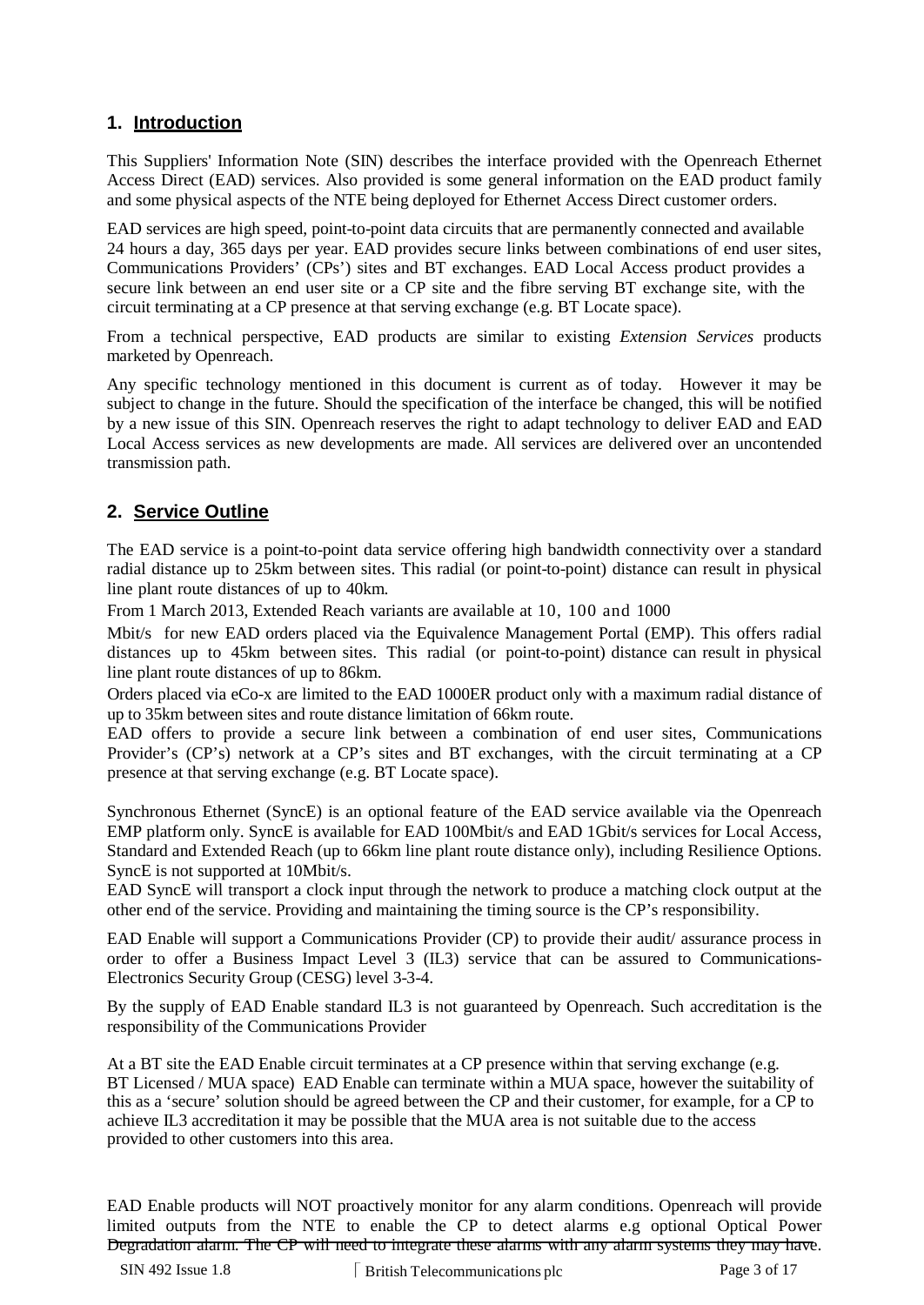The CP will be responsible for any initial fault diagnosis activity, using its own diagnostic capability to determine whether a fault is likely to fall within the Openreach access network. A list of those alarms can be found in the product description available on the Openreach web site.

EAD Local Access only provides access as far as the fibre serving exchange and, as this is the only exchange involved, radial distances between exchanges are not applicable. EAD Local Access provides a secure link between either an end user site or Communications Provider's (CP's) network at a CP's site and the fibre serving BT exchange site, with the circuit terminating at a CP presence at that serving exchange (e.g. BT Locate space).

For enquiries concerning connection availability between particular sites and for further information on the EAD service please contact your Openreach Sales Relationship Manager or refer to the EAD Product description, available on the Openreach web site.

The client interface offered on EAD services (including SyncE), i.e. the Network Terminating Equipment (NTE) will be dependant on the bandwidth speed selected.

| <b>Product Selected</b> | EAD / EAD Local<br>Access 10 | EAD / EAD Local<br>Access 100 | EAD / EAD Local<br>Access 1000         |
|-------------------------|------------------------------|-------------------------------|----------------------------------------|
| Interface(s) Offered    | 10 BaseT<br>(Not SyncE)      | 100 BaseTX                    | 1000 BaseLX (SMF)<br>1000 BaseSX (MMF) |
| <b>Connector Types</b>  | RJ45                         | RJ45                          | Dual LC                                |

Client interfaces offered on the EAD NTE are Full Duplex only. The uncontended transmission path is routed via the Openreach network.

A schematic of the EAD service is shown in Figure 1 and EAD Local Access is shown in Figure 2. The diagrams depict current technology and delivery, and this is subject to change.



Radial and route distance limit

*Figure 1. EAD Service Configuration*

Note. Figure 1 depicts two separate circuit scenarios, not a combined service. The upper schematic represents an EAD circuit where each end is served from different BT exchanges. The lower schematic represents an EAD circuit where each end has a common BT serving exchange.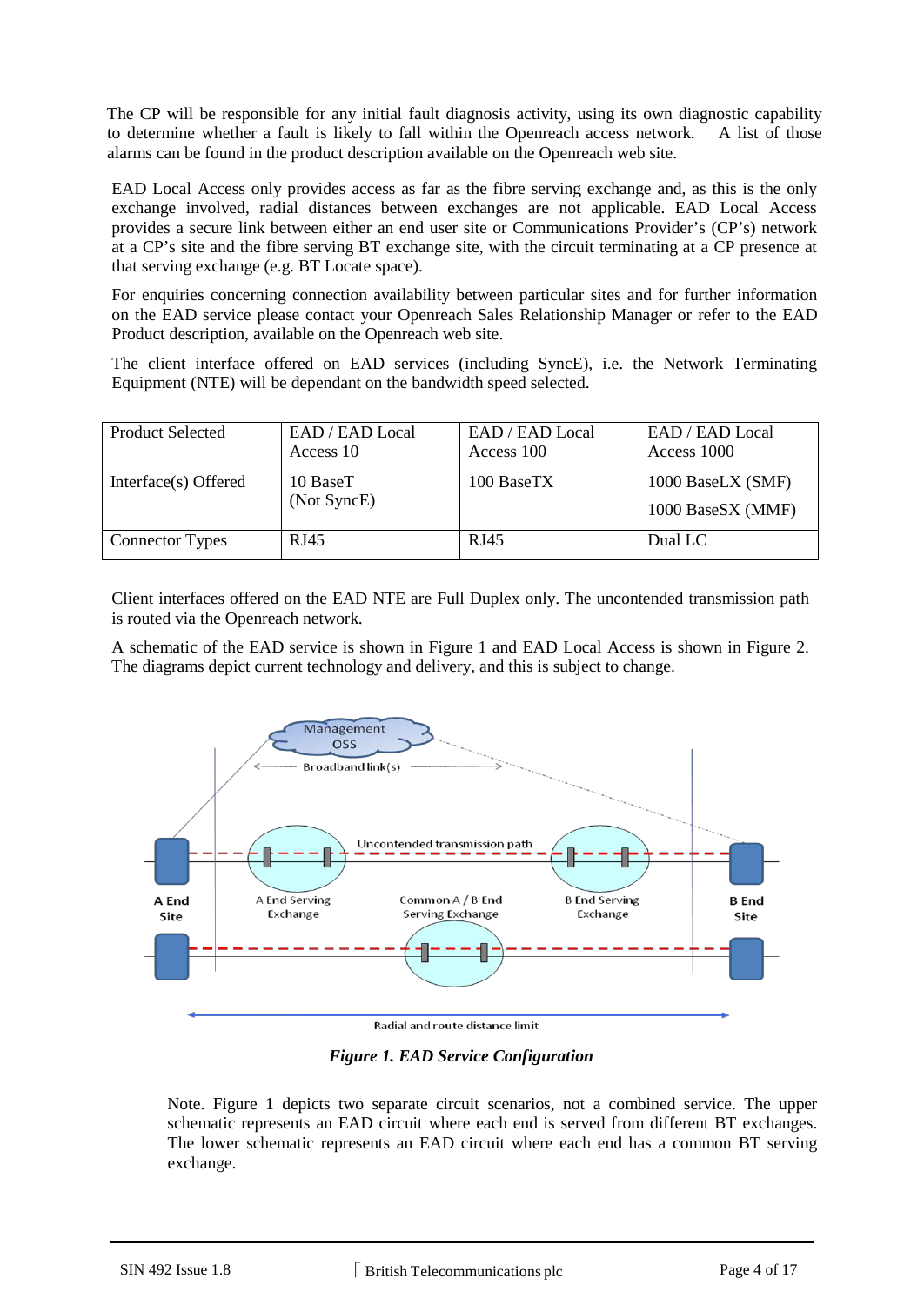

*Figure 2. EAD Local Access Service Configuration*

Note. Figure 2 depicts an EAD Local Access circuit scenario Note - EAD Enable has no Openreach management OSS

In most cases EAD/EAD Local Access will be used to interconnect two Ethernet, Fast Ethernet or Gigabit Ethernet LANs on physically distant sites. The EAD/EAD Local Access services are Gigabit Ethernet LANs on physically distant sites. connected for operational support purposes to an Openreach management platform.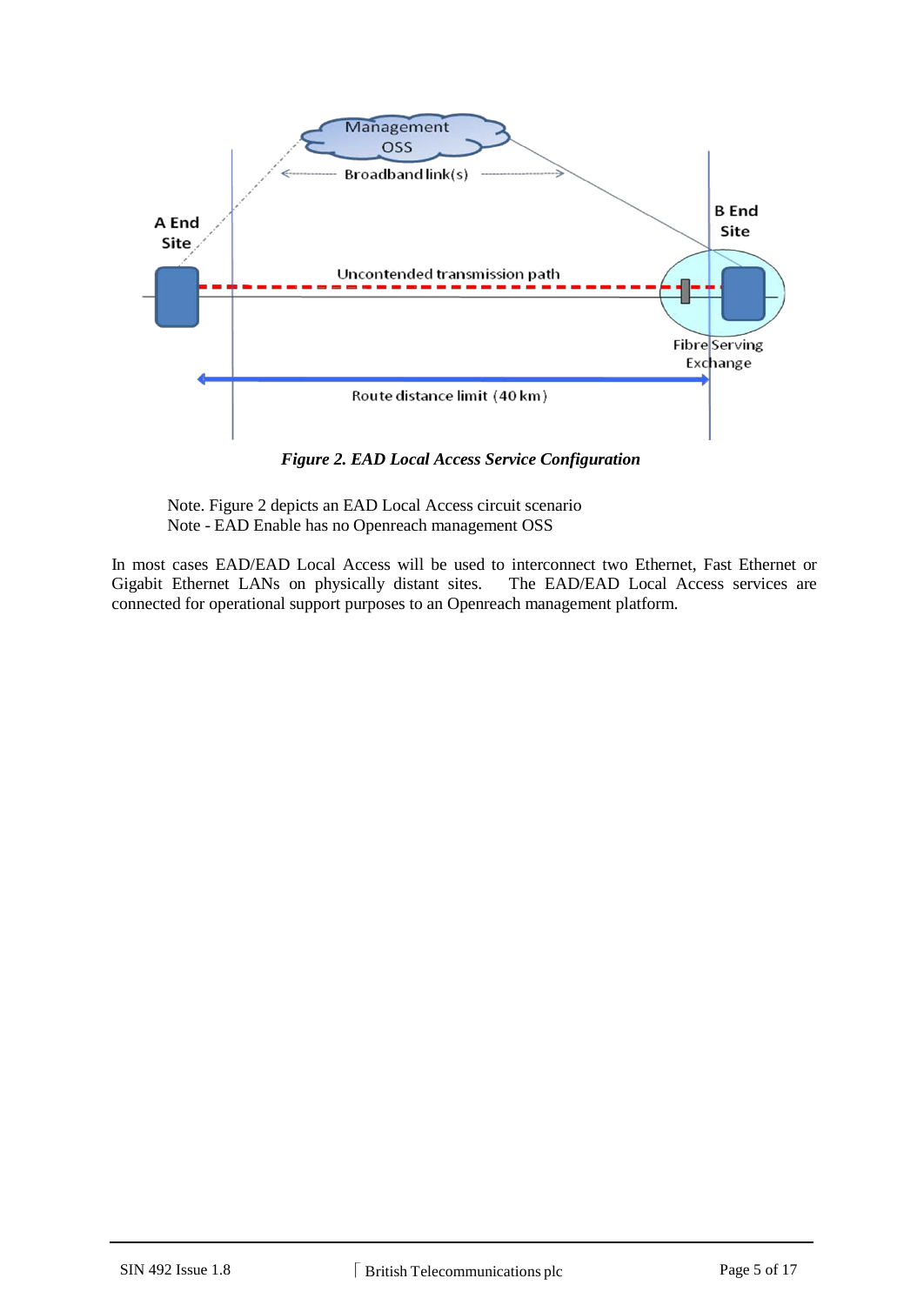# **3. EAD Service Features**

# **3.1 General**

The EAD NTE is capable of transmitting frames conforming to IEEE 802.3[1] with frame sizes from 64 bytes to a maximum of 2000 bytes as specified in IEEE 802.3[1] and amendment IEEE 802.3as[5]. This is to maintain compatibility with a number of frame tagging formats, including VLAN tagging as specified in IEEE 802.1q[4].

The service is transparent to VLAN tags and will forward VLAN tagged frames in the same way as standard (untagged) frames.

On a SyncE enabled service one additional frame per second will be sent with the customer traffic on the remote end access port to provide information on the status of the synchronisation.

Due to the use of a 4 byte overhead for management purposes, a SyncE enabled EAD1Gbit/s circuit is expected to have a reduction of throughput of up to 1%, when compared with standard EAD1Gbit/s circuit for Customer Ethernet frames sizes of 400 bytes and above. For Customer Ethernet frame sizes smaller than 400 bytes the throughput reduction increases to approximately 6% for 64 bytes frames.

*Note: The EAD NTE will pass 9000 byte frames on 1000BaseLX and 1000BaseSX interfaces only*  however as this is not yet a recognised Ethernet standard, BT will not validate usage at this level until *such time as the IEEE provide an endorsement and published standard for jumbo frames and we have tested against it.*

## **3.2 Frame Forwarding Behaviour**

The EAD service does not include IEEE 802.1d[2] Bridging functionality, which allows for the Learning and Filtering of traffic packets destined for those hosts connected at the local end.

Therefore Ethernet frames that would normally be filtered by IEEE 802.1d[2] bridging functionality, are instead forwarded across the EAD link.

#### **3.3 EAD Transparency Restrictions**

All Ethernet frames are passed across the EAD link, other than the following list of known exceptions:

1. Transport of EFM OAM PDUs as defined by IEEE 802.3[1] over EAD is not supported

The EAD service uses EFM OAM PDUs internally for the purposes of OAM. And as per the IEEE802.3[1] standards defined behaviour for EFM equipment, the end to end transport of customer EFM OAM PDUs over the EAD link is blocked.

2. Transport of Ethernet flow control / Pause frames over EAD is not supported

Note: This restriction does not currently apply to EAD links using 1U high NTE to 1U high NTEs.

3. Transport of Auto-negotiation messages over the EAD link is not supported.

Auto-negotiation messages are exchanged and terminated between the NTE's client interface and the customer equipment to which it is directly connected.

#### **3.4 Auto-Negotiation and Duplex Settings**

The NTE customer interface will require customer equipment Ethernet interface to be set to Autonegotiate. The NTE will advertise its speed and duplex settings, however the NTE will not allow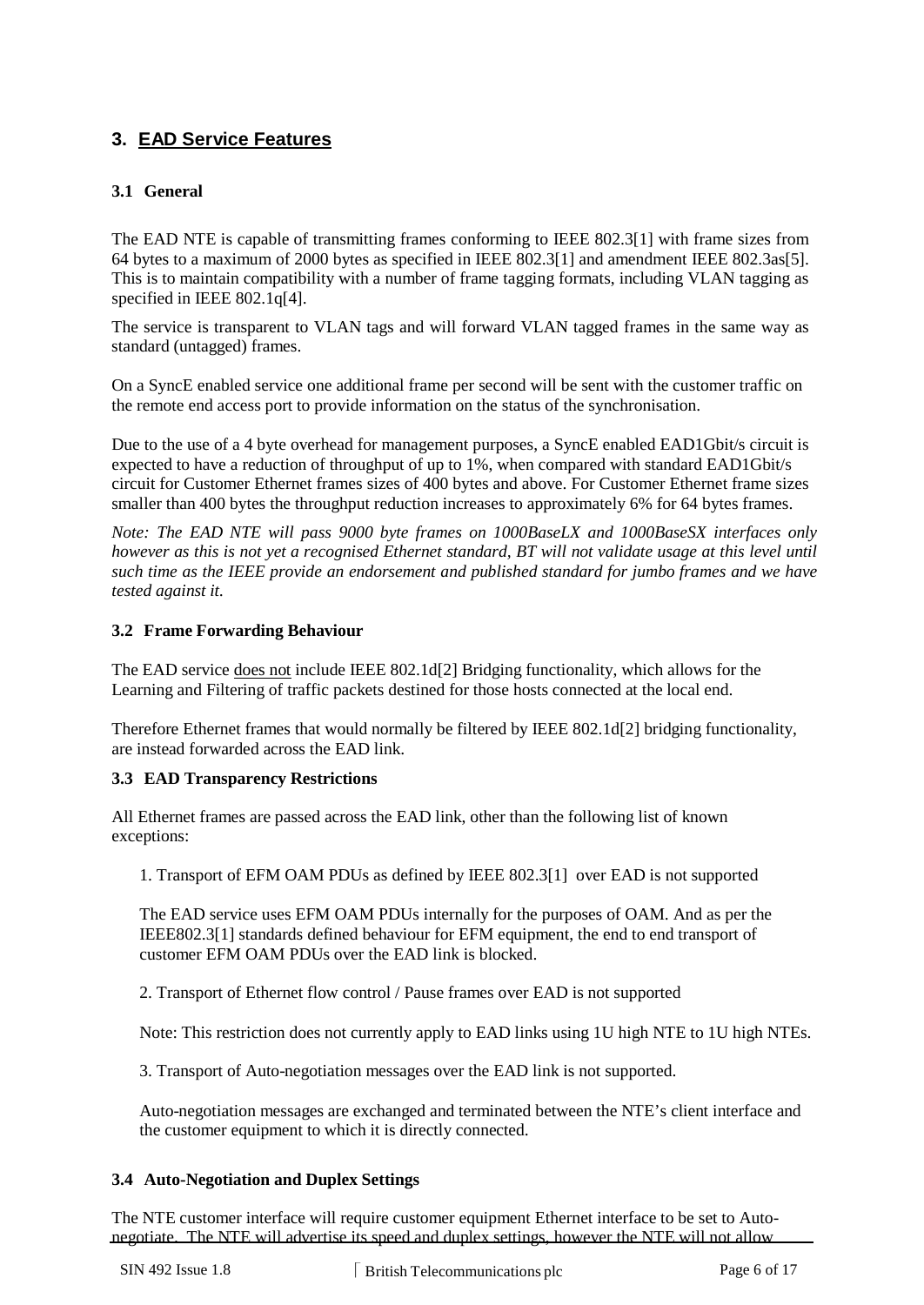speed or duplex settings to be set by customer equipment.

However on special request, an EAD link can be offered with auto-negotiation switched off at both ends of the link for EAD 10 and EAD 100 services (both EAD standard and EAD local variants. Where such configurations are offered it will be necessary to have customer equipment at both ends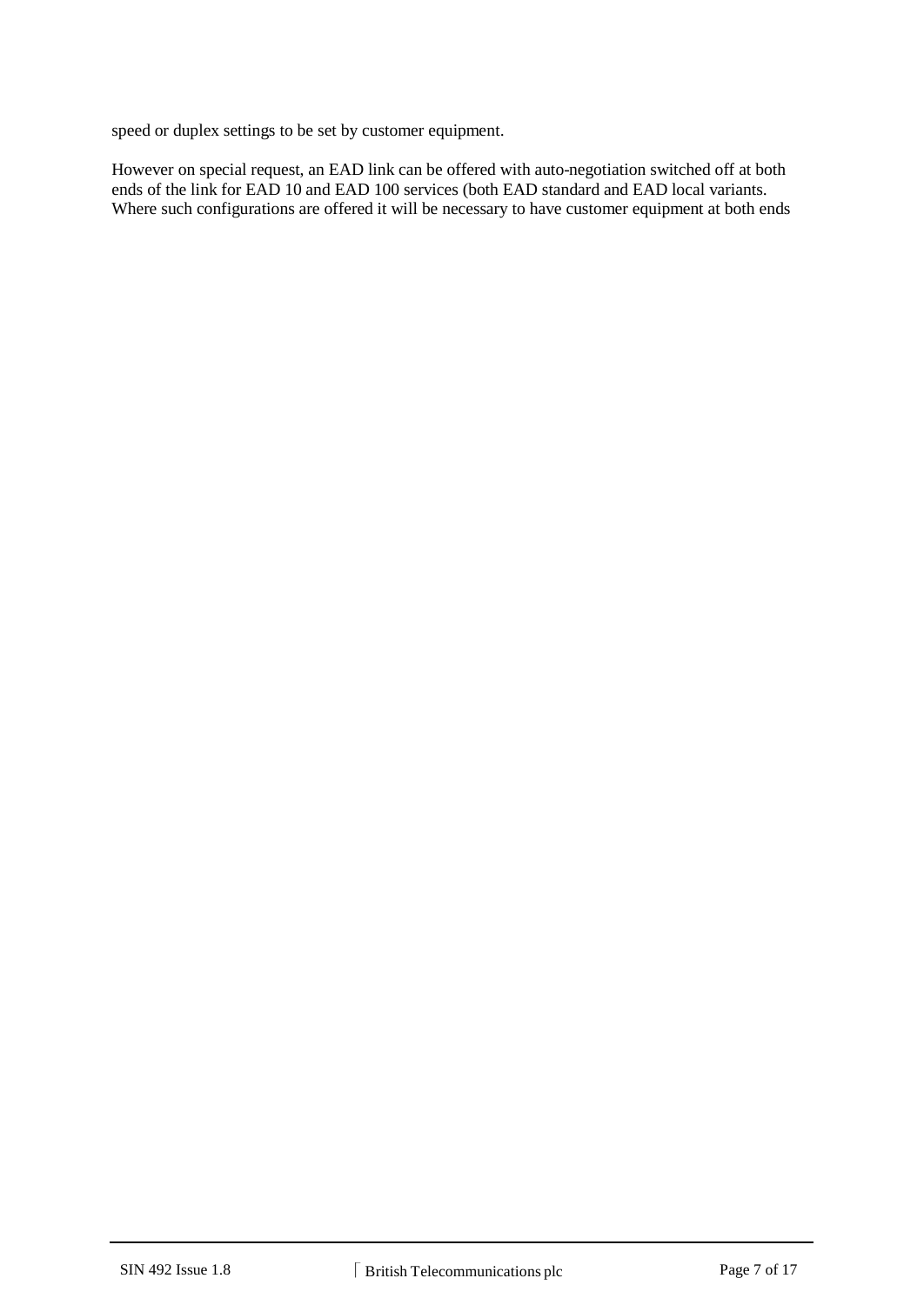of the link set to 10 Full Duplex or 100 Full Duplex (as appropriate) with auto-negotiation switched off. Refer to section 4.1 regarding impact that switching auto-negotiation off, has on MDI/MDI-X auto-cross capability.

Auto-negotiation operation supported by EAD is specified in IEEE 802.3[1].

The EAD service is 'Full Duplex'. Half duplex operation is not supported by EAD therefore customer equipment must support Full Duplex operation.

### **3.5 Link Loss Forwarding**

The EAD NTE is offered with both Network Link Loss Forwarding and User Link Loss Forwarding. Network Link Loss Forwarding is applied to the service by default. The User Link Loss Forwarding is a selectable option, as is the link failure notice direction (i.e. A to B end or B to A end).

### **3.5.1 Network Link Loss Forwarding**

When a break is detected on the Openreach network link, the client interface port is shut down to indicate the state of the infrastructure. This continues until such time as the network break is repaired.

### **3.5.2 User-User Link Loss Forwarding**

User-User Link Loss Forwarding allows the notification of failure of a NTE at one end of an EAD service to be propagated to a suitably configured customer device at the other end of the same service. Available as a selectable unidirectional service only, User Link Loss Forwarding is notified at the time of provision.

For EAD customer to CP connections, it is recommended that this functionality is activated from the CP's PoP to the End User customer site. This means that the EAD circuit is only impacted by User Link Loss Forwarding only if problems occur at the CP's equipment at the CP PoP site end of the circuit. If problems occur at the end user customer's equipment, the circuit will not be impacted.

Where User-User Link Loss Forwarding is present on an EAD SyncE service the intrusive remote test may not operate correctly unless active customer connection is made at both ends of the service.

#### **3.6 SyncE**

EAD SyncE will transport a clock input through the network to produce a matching clock output at the other end of the service. Providing and maintaining the timing source is the CP's responsibility. EAD SyncE supports;

- Synchronisation at the Physical layer,  $ITU T G.8261$  [7]
- Supports clock requirements as specified in  $ITU T G.8262 [8]$
- Supports messaging requirements as specified in ITU T G.8264 [9]
- BIT's interface compliant to  $ITU T G.703 (2M) [10]$
- For any circuit, only one end can be the timing source; daisy chaining of timing is not supported
- Multiple timing domains on the same chassis are not supported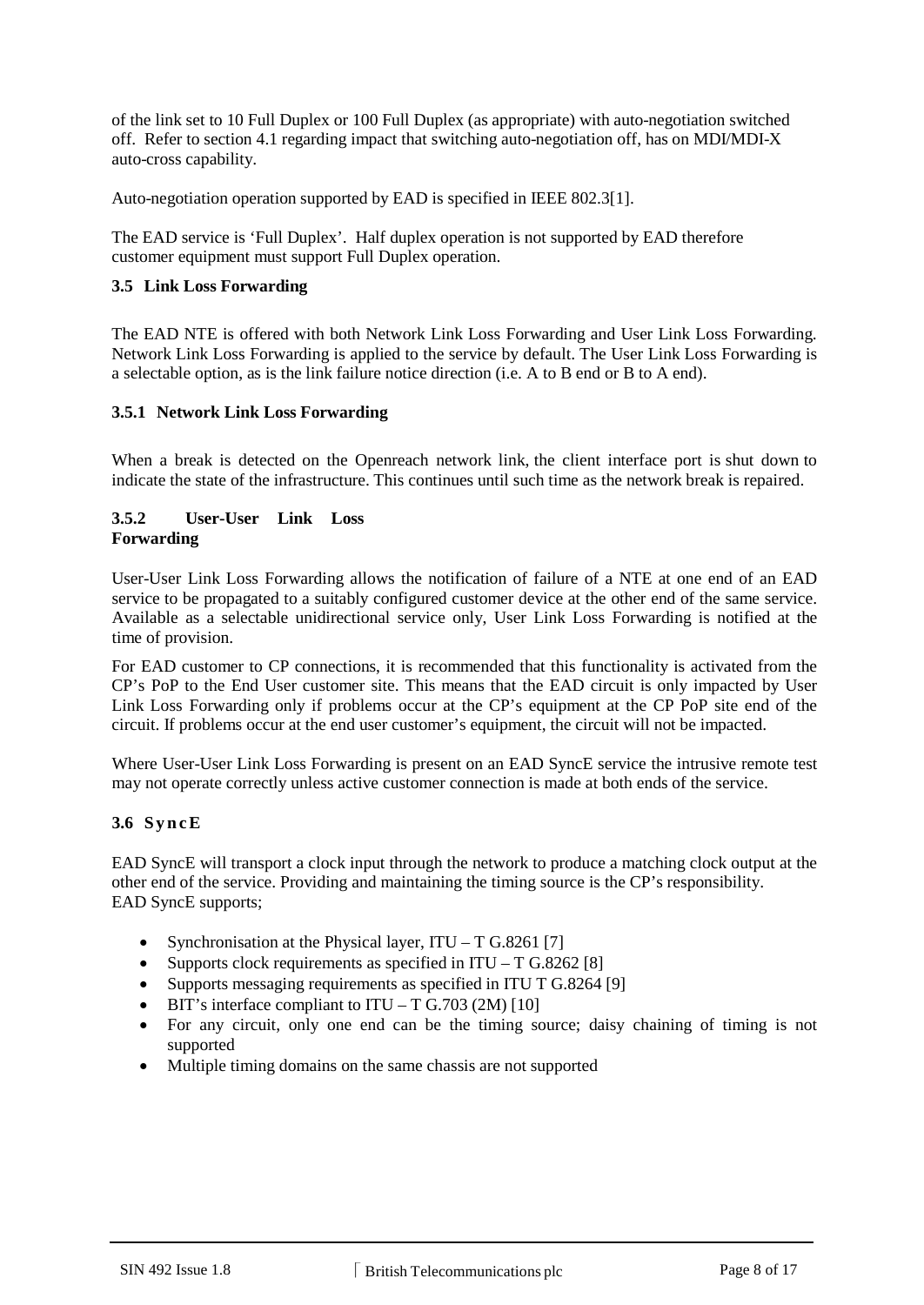#### **Timing input options**

BITS SSM is the only supported Synchronisation input option. BITS OUT is enabled on the remote end of the service.

Timing for synchronisation can be provided via a BITS-IN interface by means of an external clock directly cabled from, for example, an SSU (Station Synchronisation Unit).

SyncE configuration format

- Line Type: E1
- Line Code: E1 HDB3
- Frame Format: E1 CRC4
- $\bullet$  SA Bit: Bit 4
- QL mode enabled

# **4. Customer Interface**

### **4.1 General**

This SIN should be read in conjunction with SIN 360, Ethernet Customer Interfaces. The customer equipment Ethernet interface must conform to IEEE 802.3[1], support Full Duplex operation and have auto-negotiation enabled.

10BaseT and 100BaseTX interfaces, can use existing 10BaseT, Category 5 cabling. 1000BaseLX uses single-mode fibre and 1000BaseSX uses multimode fibre.

The EAD NTE uses MDI/MDI-X autocross capability on the RJ45 port to automatically compensate for the use of an incorrect cable type, for example if a crossed Cat 5 Ethernet cable if it is used instead of a straight one (or vice-versa). However in the event that the EAD link is configured without autonegotiation enabled, MDI/MDI-X autocross is no longer available on the end of the EAD link terminated by an EAD Modular Shelf or the 1U-high GE201 NTE used for Synchronised Ethernet services. The 1U-high CPMR NTE used for standard EAD services will still support MDI/MDI-X autocross when auto-negotiation is switched offThe RJ-45 interface on EAD Modular shelf or 1U-high GE201S NTE used for services configured without auto-negotiation enabled, will have standard pin assignments used for BES/WES services described in Figure 3, section 3.1 of SIN 432 [6].

#### **4.2 Connector**

The client interface is the Network Termination Point (NTP), i.e. the point of connection on the Openreach Network Terminating Equipment (NTE) for connecting CPE or CP equipment. This is the Service demarcation point between the Openreach network and the customers' equipment.

The client interface consists of a RJ-45 type socket for 10 Mbit/s and 100 Mbit/s EAD services or dual LC sockets for 1000 Mbit/s EAD services. The RJ-45 type connector is as specified in the IEEE 802.3[1] specifications.

The CP or End User provides the suitable connecting cords between the NTE and their own equipment. For Category 5 cabling this is limited to a maximum cable length of 100 metres. For multimode fibre cabling this is limited to a maximum cable length of 220 metres, in the case of 62.5/125 micron fibre and 500 metres in the case of 50/125 micron fibre. For single-mode fibre cabling this is limited to a maximum cable length of 10000 meters.

Attention is drawn to the Intellectual Property Rights (IPRs) set out in the preface of this agreed International standard. It is the responsibility of the supplier of CPE or CP equipment to ensure that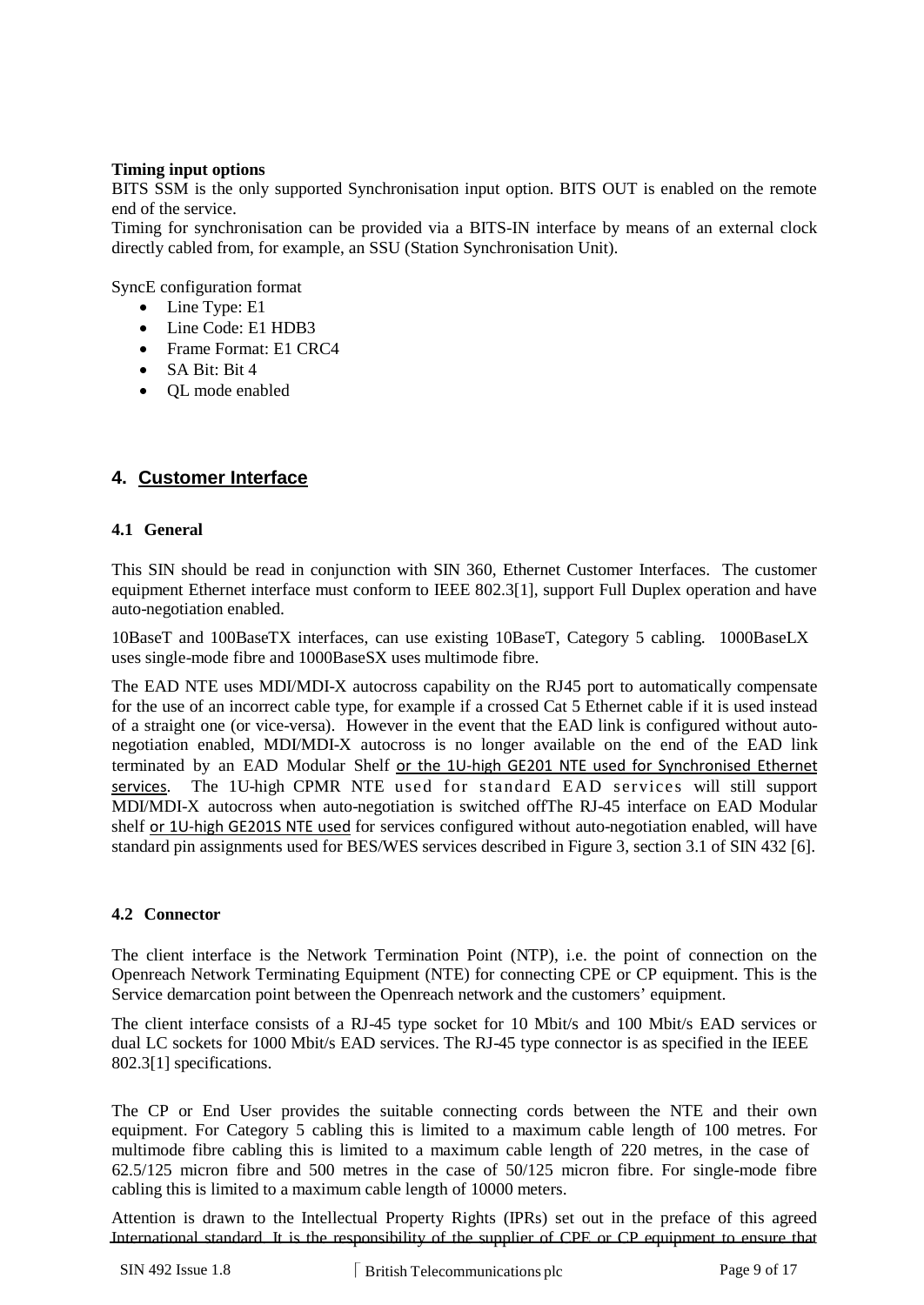they have the necessary rights from the owner of the IPR. The IPR owner has stated that it is willing to negotiate licences under reasonable and non-discriminatory terms and conditions with applicants throughout the world.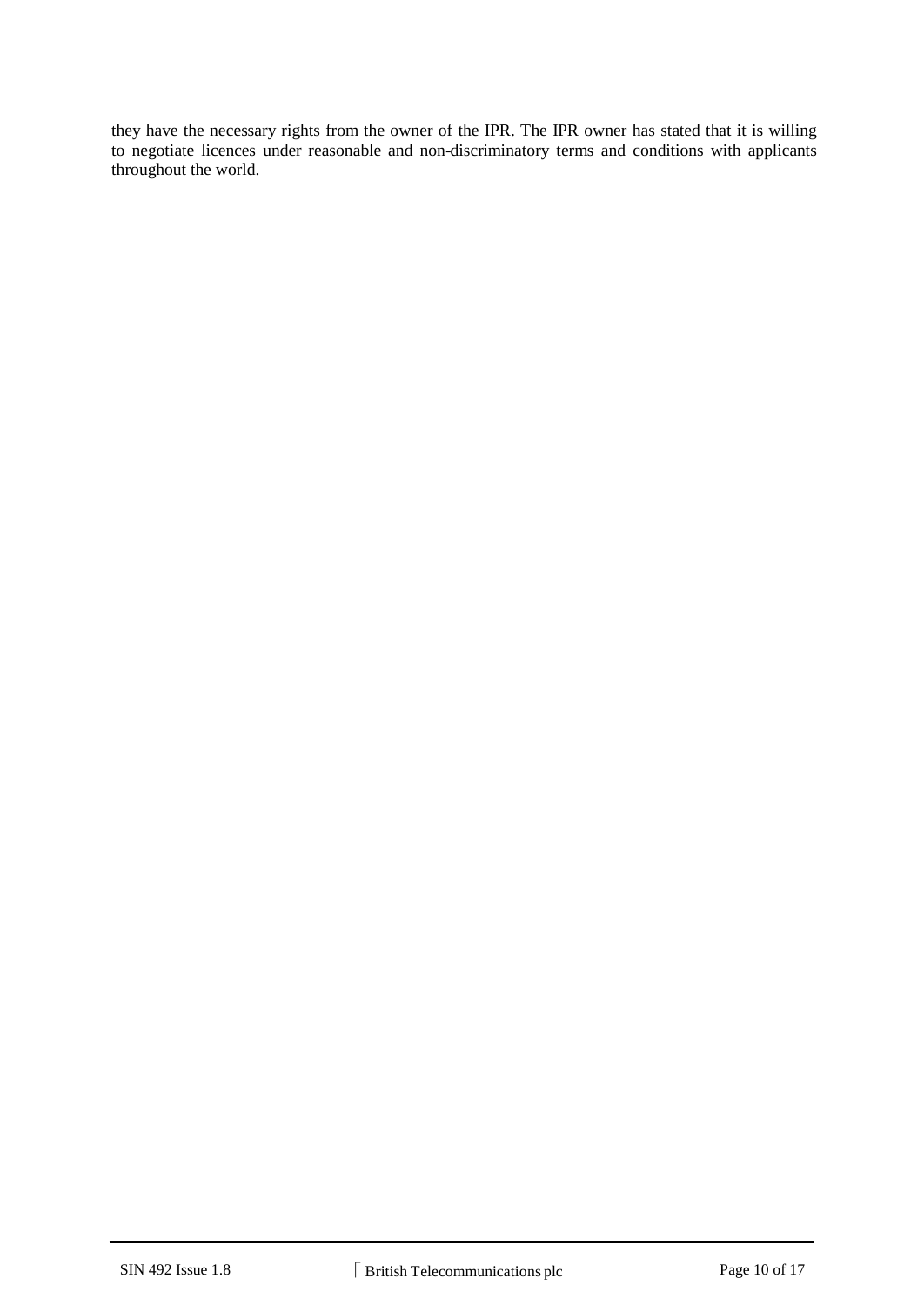For EAD SyncE the T1/E1 External Clock Input connector (labelled BITS IN) and T1/E1 External Clock Output connector (labelled BITS OUT) are both front mounted RJ-48c balanced 120 Ohm connectors. Refer to the following for the BITS IN (T3) and BITS OUT (T4) connector pin assignments.

| Pin            | <b>Number</b> | <b>Signal</b> | <b>Description</b> |  |  |
|----------------|---------------|---------------|--------------------|--|--|
| <b>B1</b>      | <b>RRING</b>  | Receive       | Ring               |  |  |
| B <sub>2</sub> | <b>RTIP</b>   | Receive       | Tip                |  |  |
| B <sub>3</sub> | <b>GND</b>    | Ground        |                    |  |  |
| <b>B4</b>      |               |               |                    |  |  |
| <b>B5</b>      |               |               |                    |  |  |
| <b>B6</b>      | <b>GND</b>    | Ground        |                    |  |  |
| B7             | <b>GND</b>    | Ground        |                    |  |  |
| <b>B8</b>      | <b>GND</b>    | Ground        |                    |  |  |
|                |               |               |                    |  |  |

### **RJ48c BITS-IN (T3) Input Connector**

## **RJ-48c BITS-OUT (T4) Output Connector**

|                                           | <b>Description</b> |
|-------------------------------------------|--------------------|
| <b>B1</b>                                 |                    |
| B <sub>2</sub>                            |                    |
| <b>B3</b><br><b>GND</b><br>Ground         |                    |
| <b>TRING</b><br><b>B4</b><br>Transmit     | Ring               |
| B <sub>5</sub><br><b>TTIP</b><br>Transmit | Tip                |
| <b>B6</b><br><b>GND</b><br>Ground         |                    |
| <b>GND</b><br>B7<br>Ground                |                    |
| <b>B8</b><br><b>GND</b><br>Ground         |                    |

# **5. Transmission**

The NTEs connected to the Openreach network provide an uncontended transmission path.

# **6. Environmental specifications**

The Temperature and humidity range of the environment used to house the NTE must not exceed the following:

1. 1U high NTE (non-SyncE) 0 to 40 degrees Celsius and humidity range of 0 to 90% non-condensing.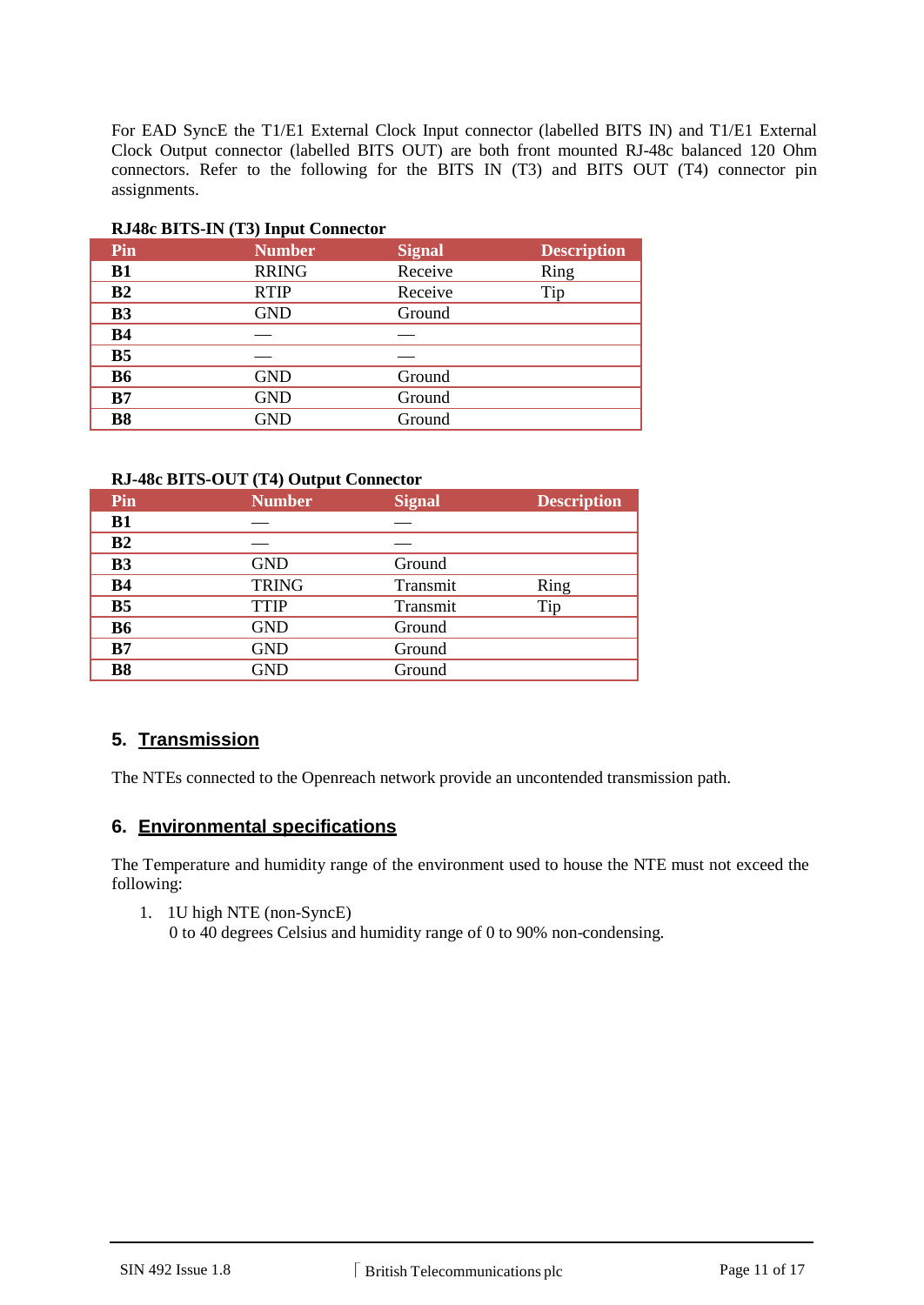## 2. 1U high NTE (SyncE) GE201s

The GE201S has heat sinks at the rear and must be mounted so that it will not be in contact with any other object. Care must be taken to avoid touching the heat sink whilst in operation. Permitted location operating parameters for the FSP150 GE201S range (which is temperature

- hardened) are:<br>Ambient Room temperature range:  $0^{\circ}$ C to  $+40^{\circ}$ C
- Humidity: Humidity 5% to 95% non-condensing (with a maximum absolute humidity of 0.024 kg) of water/kg of dry air)

Please refer to the EAD product description for details of physical space requirements.

- 3. 4U high 16-slot NTE chassis (non-SyncE or SyncE)
	- 0 to 40 degrees Celsius and humidity range of 0 to 90% non-condensing.

# **7. Power supply**

### **7.1 General**

By placing a order with Openreach the customer has accepted the conditions placed by BT. In relation to powering of equipment, the customer must comply with the requirements of BS7671 and the details giving within the 'DC Power Planning and Installation Guide for WES-BES Products' document.

The Openreach NTE is locally powered and offers AC or DC power options. The CP will be required to provide either dual local 50 Hz AC supply in the form of standard 13 Amp power socket(s); or dual -50V DC power distributions and Earth connections, with all wiring colour schemes conforming to BS7671 (IEEE Wiring Regulations). It will be the customers' responsibility to ensure that the power supplies are fused and safe for Openreach to use. These should be in close proximity to the NTE installation location.

#### **7.2 Installation and Testing**

In addition to the NTE and Chassis powering requirements below, a spare 50Hz AC mains supply 13A socket should also be provided in close proximity to the NTEs, to power BT test equipment during both initial commissioning and subsequent maintenance support activities. A 50Hz AC mains supply 13A socket should also be provided in close proximity to the NTE for the management router. Note: For cases where an EAD circuit is delivered using a 15 slot chassis at both ends of the link, a management router connection will be required at both ends.

## **7.3 AC Power Connection**

AC power connection between Openreach equipment and the power socket will be made using a standard IEC320 C13-14 power lead fitted with a standard 13A plug. The NTE itself has dual power supply units internally, and requires two AC mains supply socket running off the same phase.

**For most installations:**

This will require two mains connections for each NTE provided, and the consumption of the Openreach NTE and power unit chassis in this managed service arrangement will be no more than 50 Watts per NTE. An additional AC mains supply socket will be required for the management router.

#### **For larger installations (at Openreach discretion):**

At Openreach's discretion, where a large number of systems of one type are being deployed, a 15-slot NTE chassis version may be deployed. This will require two mains connections for each 15 slot chassis provided. The consumption with a maximum number of 15 service cards provided will be no more than 220 Watts per chassis. An additional AC mains supply socket will be required for the management router.

#### **7.4 DC Power Connection**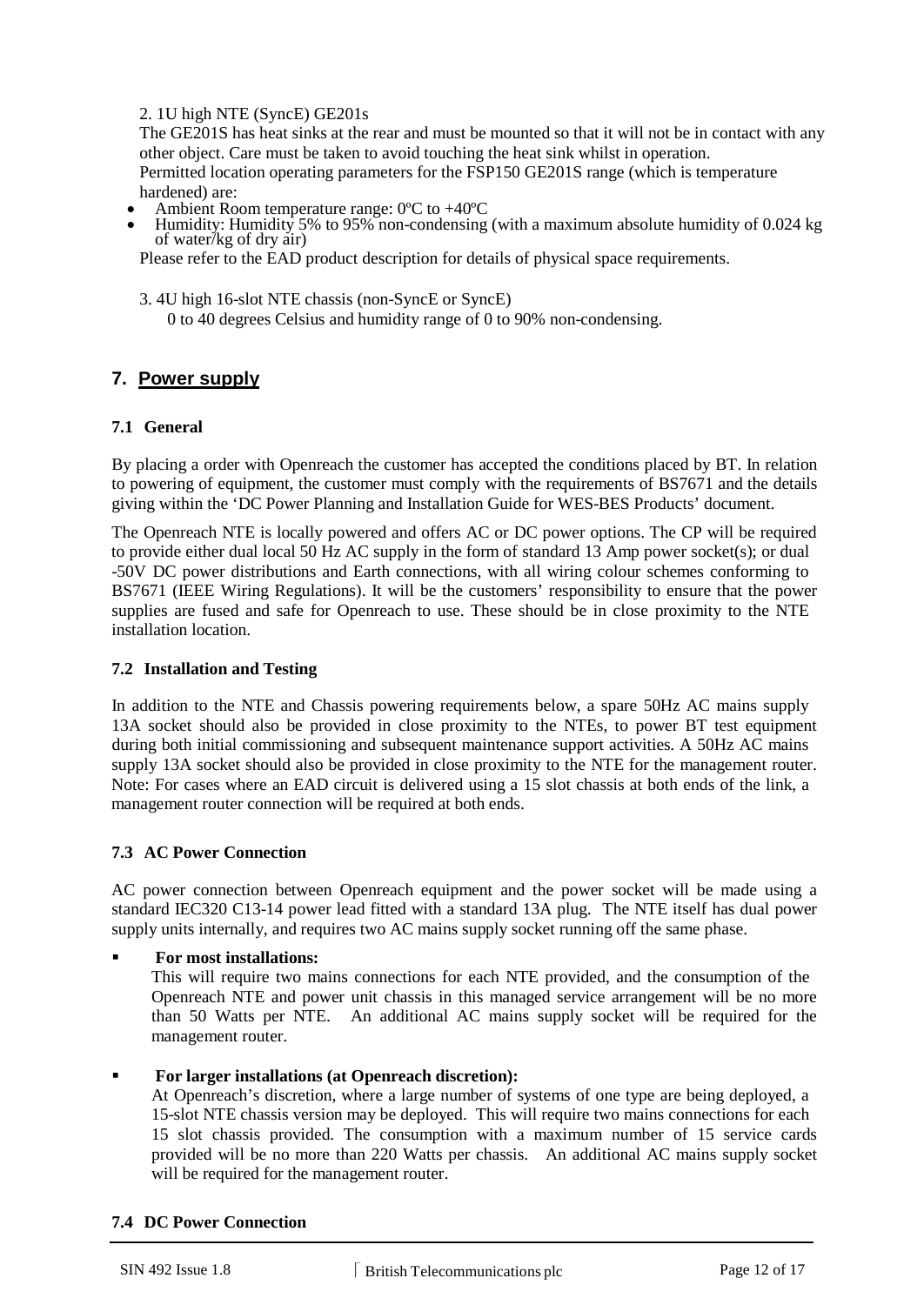The DC In-Line (Molex) connector is specified as the standard method of connecting DC power by Openreach, and represents the "Demarcation Point" between Openreach and the customer. At its site, the customer is required to provide suitable power and earth connection to, and be responsible for the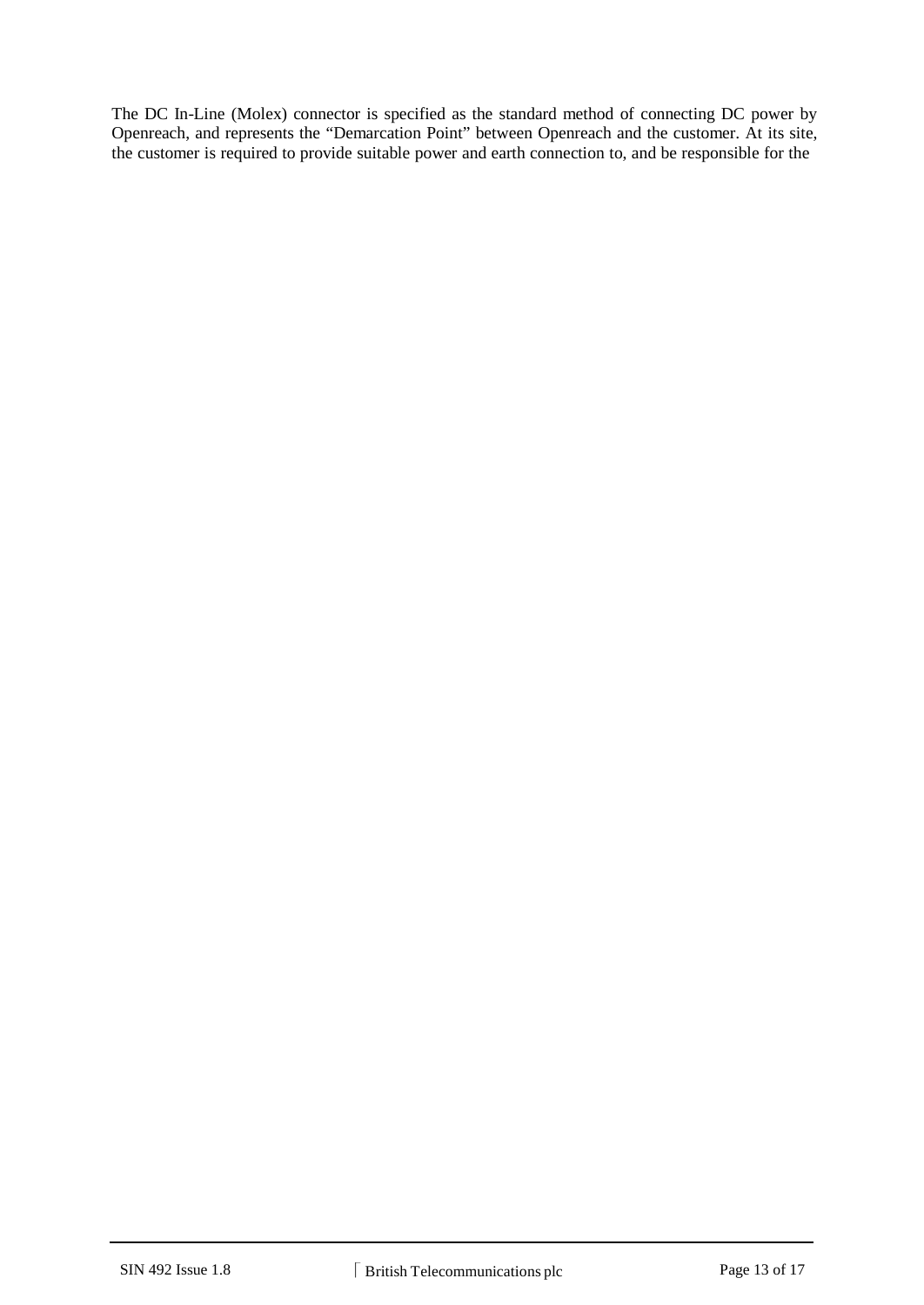supply, wiring and labelling to, the demarcation point. Openreach will not supply or install the DC distribution system as part of the standard Ethernet installation.

## **Customer-provided wiring up to the Openreach specified In-Line connector**

Wiring, MCB isolation or fuse (i.e. C Type MCB or Cartage Fuse), must be provided by the customer, up to and including the DC in-line connector, as per BT's requirements stated within the 'DC Power Planning and Installation Guide for WES-BES Products' document with respect to;

- i. Correctly rated MCB/Fuse,
- ii. Correct labelling of wiring and MCB/fuse positions compliant with BS 7671,
- iii. Correct size of cable for required voltage drop at required maximum current,
- iv. Separately fused isolatable A & B power supplies, as detailed in the 'AC/DC Power Planning and Installation Guide ' document.

An additional AC mains supply socket will be required for the management router. Currently the management router is AC powered only.

# **7.5 Additional Details**

For further details on the provision of DC Power, see the 'AC/DC Power Planning and Installation [Guide](https://www.openreach.co.uk/orpg/customerzone/products/ethernetservices/ethernetaccessdirect/description/supplementaryinformation/supplementaryinfo.do) ' available on the Openreach Ethernet website.

If there is a conflict between DC power information contained in the 'AC/DC Power Planning and Installation Guide and the SIN document, the order of precedence shall be as follows:

(a) AC/DC Power Planning and Installation Guide  $(b)$  SIN

# **8. Further Information**

For enquiries concerning connection availability between particular sites and for further 'sales and marketing' information on EAD services, please contact your Openreach Sales relationship Manager, or see the Openreach site listed on the SINet Useful Contacts page at http://www.sinet.bt.com/sinet/Usefullinks/index.htm

# **9. References**

| [1]               | <b>IEEE 802.3</b>  | IEEE standards for Local and Metropolitan Area Networks-Carrier<br>Sense Multiple Access with Collision Detection (CSMA/CD) access<br>method and physical layer specifications                | 2005 |
|-------------------|--------------------|-----------------------------------------------------------------------------------------------------------------------------------------------------------------------------------------------|------|
| $\lceil 2 \rceil$ | IEEE 802.1d        | IEEE Recommendations for Bridging: Learning and Forwarding                                                                                                                                    |      |
| $\lceil 3 \rceil$ | <b>IEEE 802.3x</b> | <b>IEEE Standards for Local and Metropolitan Area Networks:</b><br>Specification for 802.3 Full Duplex                                                                                        | 1997 |
| [4]               | IEEE 802.1q        | <b>IEEE</b> Recommendations for Virtual LANs                                                                                                                                                  | 1998 |
| $\lceil 5 \rceil$ |                    | IEEE 802.3as   IEEE standards for Local and Metropolitan Area Networks-Carrier<br>Sense Multiple Access with Collision Detection (CSMA/CD) access<br>method and physical layer specifications | 2006 |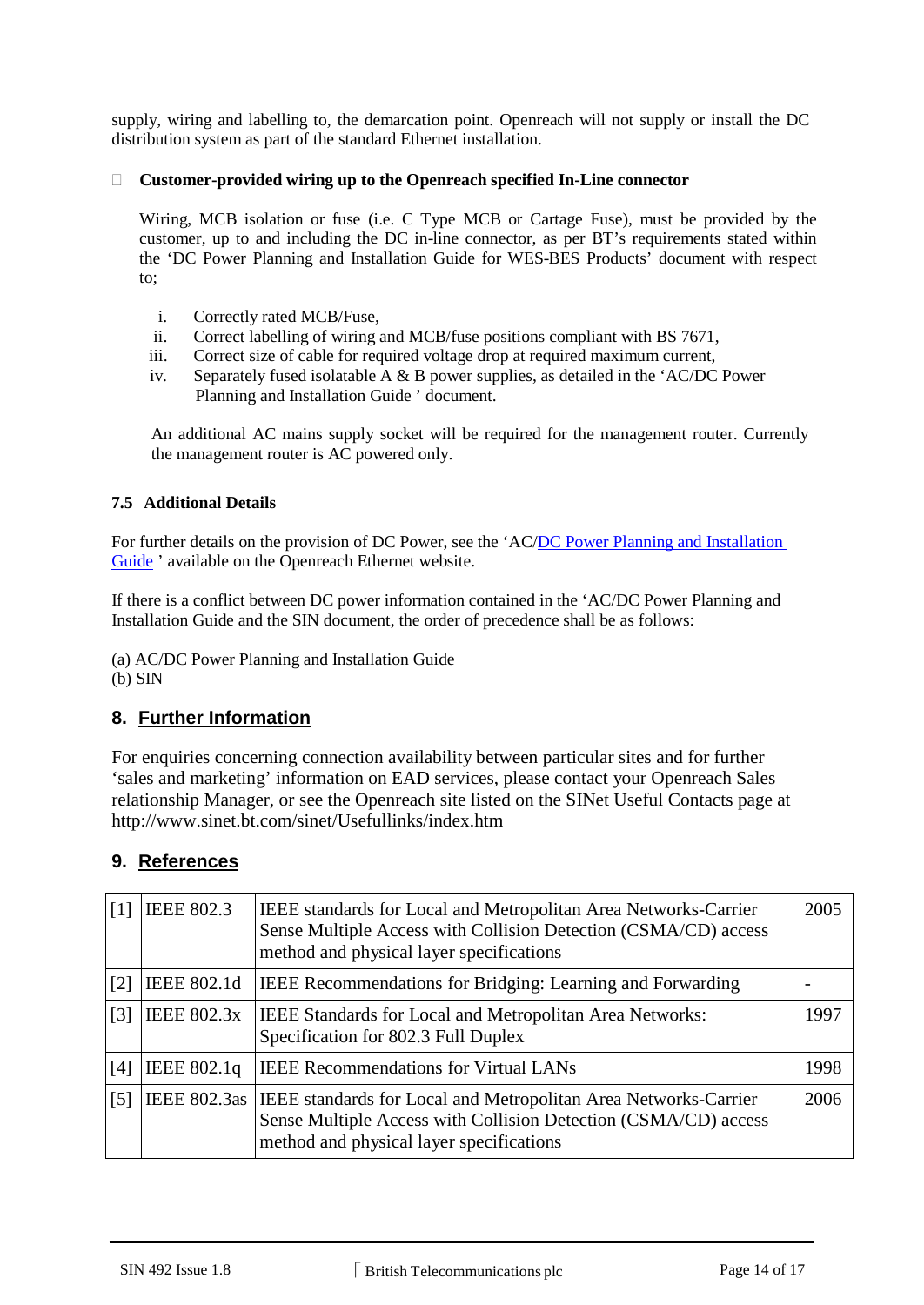|      |                 | Amendment 3: Frame format extensions                                                                       |      |
|------|-----------------|------------------------------------------------------------------------------------------------------------|------|
| [6]  | SIN 432         | Openreach Wholesale Extension Services 10 and wholesale end to end<br>services Local Reach (WES/WEES 10LR) | 2009 |
| [7]  | ITU-T<br>G.8261 | Timing and Synchronization Aspects in Packet Networks                                                      |      |
| [8]  | ITU-T<br>G.8262 | Timing characteristics of a synchronous Ethernet equipment slave clock                                     |      |
| [9]  | ITU-T<br>G.8264 | Distribution of timing information through packet networks                                                 |      |
| [10] | (2M)            | ITU-T G.703 Physical/electrical characteristics of hierarchical digital interfaces                         |      |

For further information or copies of referenced sources, please see document sources at: [http://www.btplc.com/sinet/Documentsource/index.htm.](http://www.btplc.com/sinet/Documentsource/index.htm) .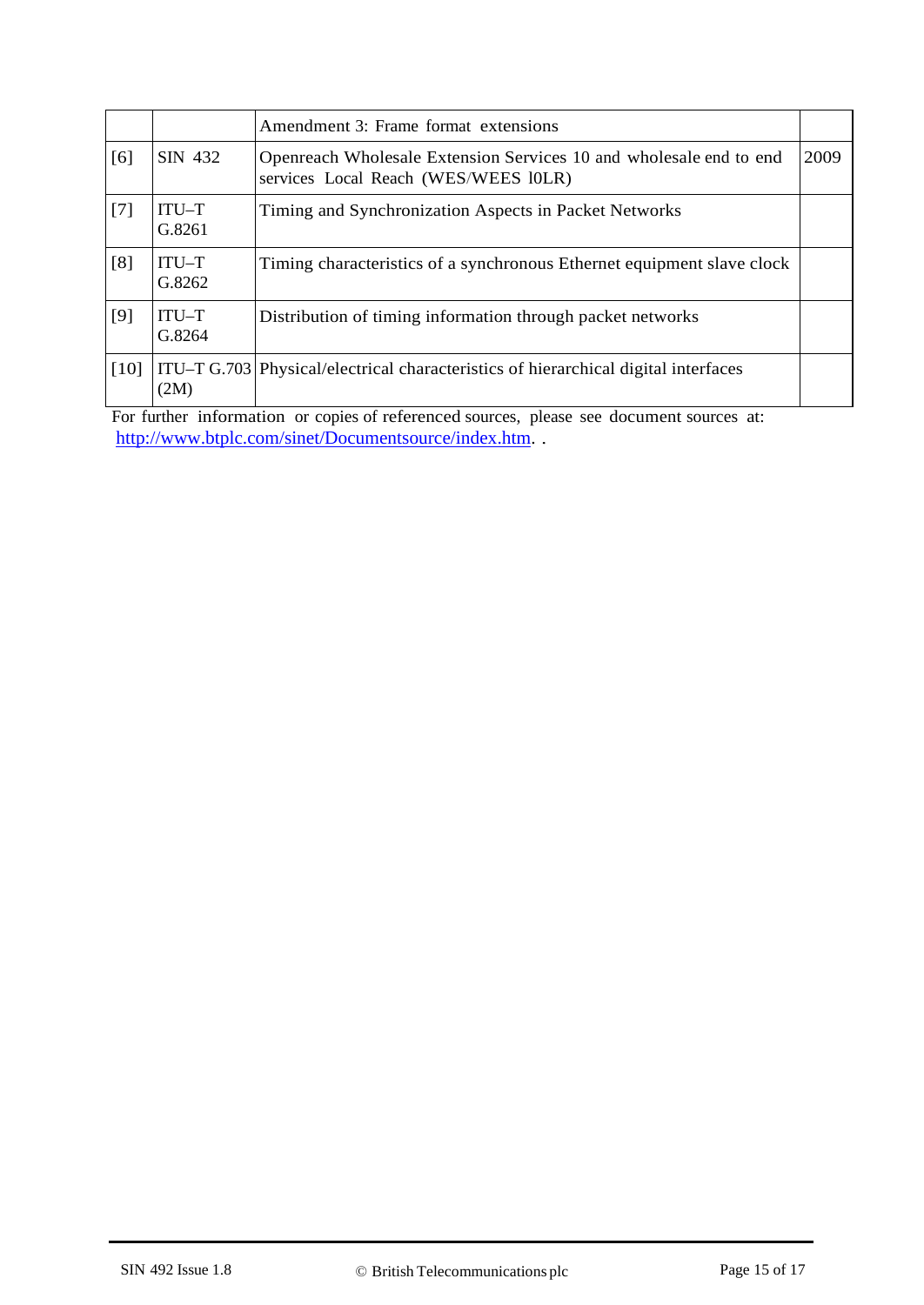# **10. Abbreviations**

| 100BaseTX      | 100Mbit/s twisted pair interface defined in IEEE 802.3                            |
|----------------|-----------------------------------------------------------------------------------|
| 10BaseT        | 10Mbit/s Base-band twisted pair "Ethernet/IEEE 802.3" technology                  |
| <b>BES</b>     | <b>Backhaul Extension Service</b>                                                 |
| CP             | Communications Provider (Providers of Electronic Communications Services)         |
| <b>CPE</b>     | <b>Customer Premises Equipment</b>                                                |
| <b>CSMA/CD</b> | Carrier Sense Multiple Access / Collision Detection                               |
| <b>EAD</b>     | <b>Ethernet Access Direct</b>                                                     |
| <b>EFM</b>     | Ethernet in the First Mile                                                        |
| <b>ESM</b>     | <b>Ethernet Synchronisation Message</b>                                           |
| <b>IPR</b>     | <b>Intellectual Property Rights</b>                                               |
| <b>ITU-T</b>   | International Telecommunications Union For Telecommunications (formerly<br>CCITT) |
| <b>LAN</b>     | <b>Local Area Network</b>                                                         |
| <b>LLF</b>     | Link Loss Forwarding                                                              |
| <b>MAC</b>     | Media Access Control (& Hardware Device Address)                                  |
| Mbit/s         | Mega $(10^6)$ bits per second                                                     |
| <b>MCB</b>     | Mini Circuit Breaker                                                              |
| <b>MDI</b>     | Medium Dependant Interface                                                        |
| MDI-X          | Medium Dependant Interface Crossover                                              |
| <b>NTE</b>     | <b>Network Terminating Equipment</b>                                              |
| <b>NTP</b>     | Network Terminating Point                                                         |
| <b>OAM</b>     | <b>Operations Administration and Management</b>                                   |
| PDU            | Protocol Data Unit                                                                |
| <b>SIN</b>     | Suppliers' Information Note                                                       |
| <b>SHDS</b>    | <b>Short Haul Data Service</b>                                                    |
| <b>SSM</b>     | <b>Sync Status Message</b>                                                        |
| <b>VLAN</b>    | Virtual Local Area network                                                        |
| VoIP           | Voice Over Internet Protocol (application)                                        |
| <b>WES</b>     | <b>Wholesale Extension Service</b>                                                |